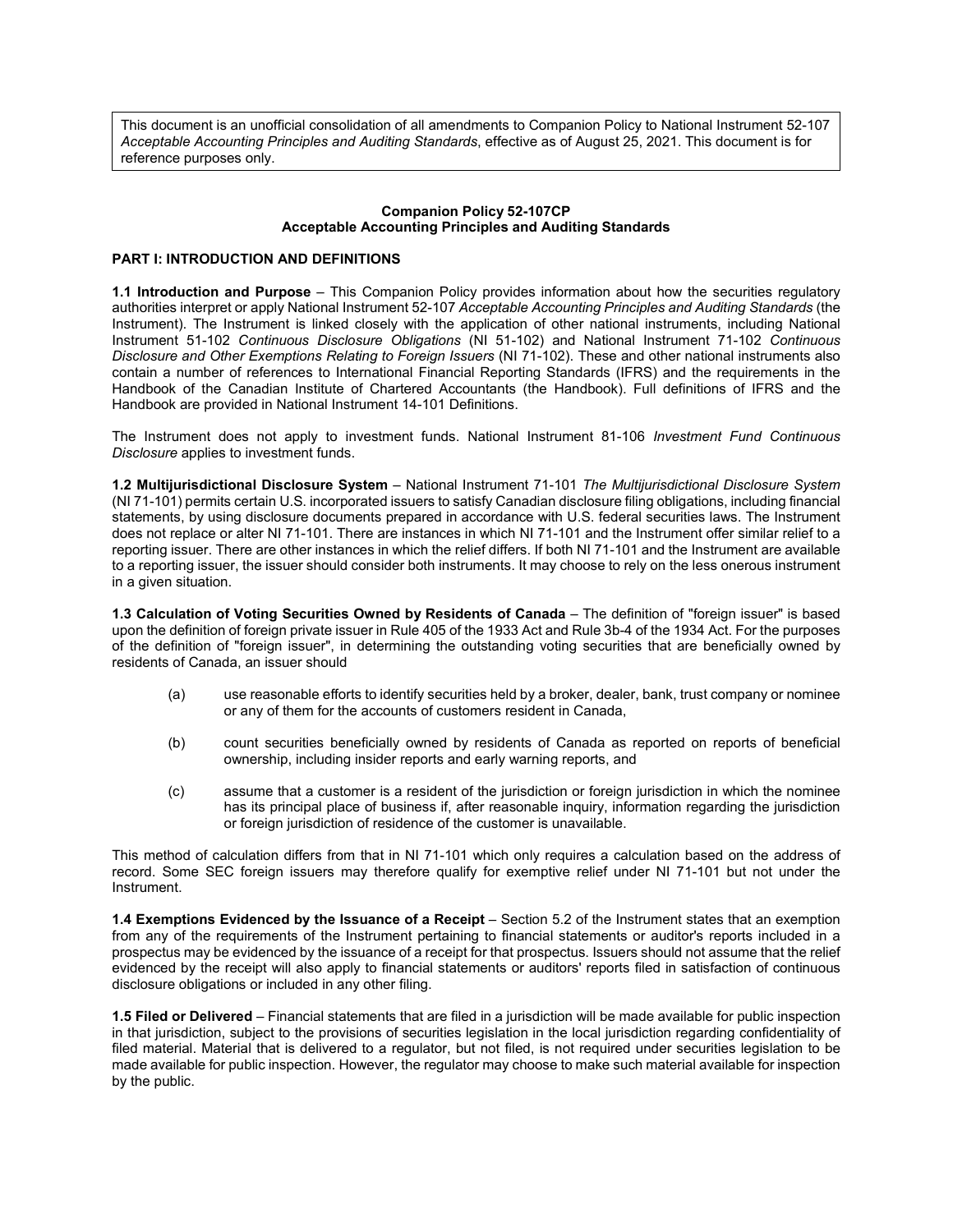**1.6 Other Legal Requirements** – Issuers and auditors should refer to National Instrument 52-108 Auditor Oversight for requirements relating to auditor oversight by the Canadian Public Accountability Board. In addition, issuers and registrants are reminded that they and their auditors may be subject to requirements under the laws and professional standards of a jurisdiction that address matters similar to those addressed by the Instrument, and which may impose additional or more onerous requirements. For example, applicable corporate law may prescribe the accounting principles or auditing standards required for financial statements. Similarly, applicable federal, provincial or state law may impose licensing requirements on an auditor practising public accounting in certain jurisdictions.

**1.7 Investment Funds** – Section 2.1 of the Instrument provides that it does not apply to investment funds that are subject to NI 81-106 *Investment Fund Continuous Disclosure* (NI 81-106) in respect of their reporting requirements as investment funds. If an investment fund is also a registrant, it is subject to the requirements of this Instrument in relation to its reporting requirements as a registrant. Accordingly, if the same legal entity is both an investment fund that is subject to NI 81-106 and is also a registrant, it will be subject to both the requirements of this Instrument and NI 81- 106.

## **PART 2: APPLICATION – ACCOUNTING PRINCIPLES**

**2.1 Application of Part 3** – Part 3 of the Instrument generally applies to periods relating to financial years beginning on or after January 1, 2011. Part 3 refers to Canadian GAAP applicable to publicly accountable enterprises, which is IFRS incorporated into the Handbook, contained in Part I of the Handbook.

**2.2 Application of Part 4** – Part 4 of the Instrument generally applies to periods relating to financial years beginning before January 1, 2011. Part 4 refers to Canadian GAAP-Part V, which is generally accepted accounting principles determined with reference to Part V of the Handbook applicable to public enterprises. These are the pre-changeover accounting standards for public companies. Part V of the Handbook has differing requirements for public enterprises and non-public enterprises. The following are some of the significant differences in Canadian GAAP applicable to public enterprises compared to those applicable to non-public enterprises:

- (a) financial statements for public enterprises cannot be prepared using the differential reporting options as set out in Part V of the Handbook;
- (b) transition provisions applicable to enterprises other than public enterprises are not available; and
- (c) financial statements must include any additional disclosure requirements applicable to public enterprises.

**2.3 IFRS in English and French** – The Handbook provides IFRS in English and French. Both versions have equal status and effect under Canadian GAAP. Issuers, auditors, and other market participants may use either version to comply with the requirements in the Instrument.

**2.4 Reference to accounting principles** – Section 3.2 of the Instrument requires certain financial statements to be prepared in accordance with Canadian GAAP applicable to publicly accountable enterprises. This section includes requirements for an unreserved statement of compliance with IFRS in annual financial statements, and an unreserved statement of compliance with International Accounting Standard 34 *Interim Financial Reporting* in interim financial reports. These provisions distinguish between the basis of preparation and disclosure requirements.

There are two options for referring to accounting principles in the applicable financial statements and, in the case of annual financial statements, accompanying auditor's reports referred to in section 3.3 of the Instrument:

- (a) refer only to IFRS in the notes to the financial statements and in the auditor's report, or
- (b) refer to both IFRS and Canadian GAAP in the notes to the financial statements and in the auditor's report.

**2.5 IFRS as adopted by the IASB** – The definition of IFRS in National Instrument 14-101 *Definitions* refers to standards and interpretations adopted by the International Accounting Standards Board. The definition does not extend to national accounting standards that are modified or adapted from IFRS, sometimes referred to as a "jurisdictional" version of IFRS.

**2.6 Presentation and functional currencies** – If financial statements comply with requirements contained in IFRS in International Accounting Standard 1 *Presentation of Financial Statements* and International Accounting Standard 21 *The Effects of Changes in Foreign Exchange Rates* relating to the disclosure of presentation currency and functional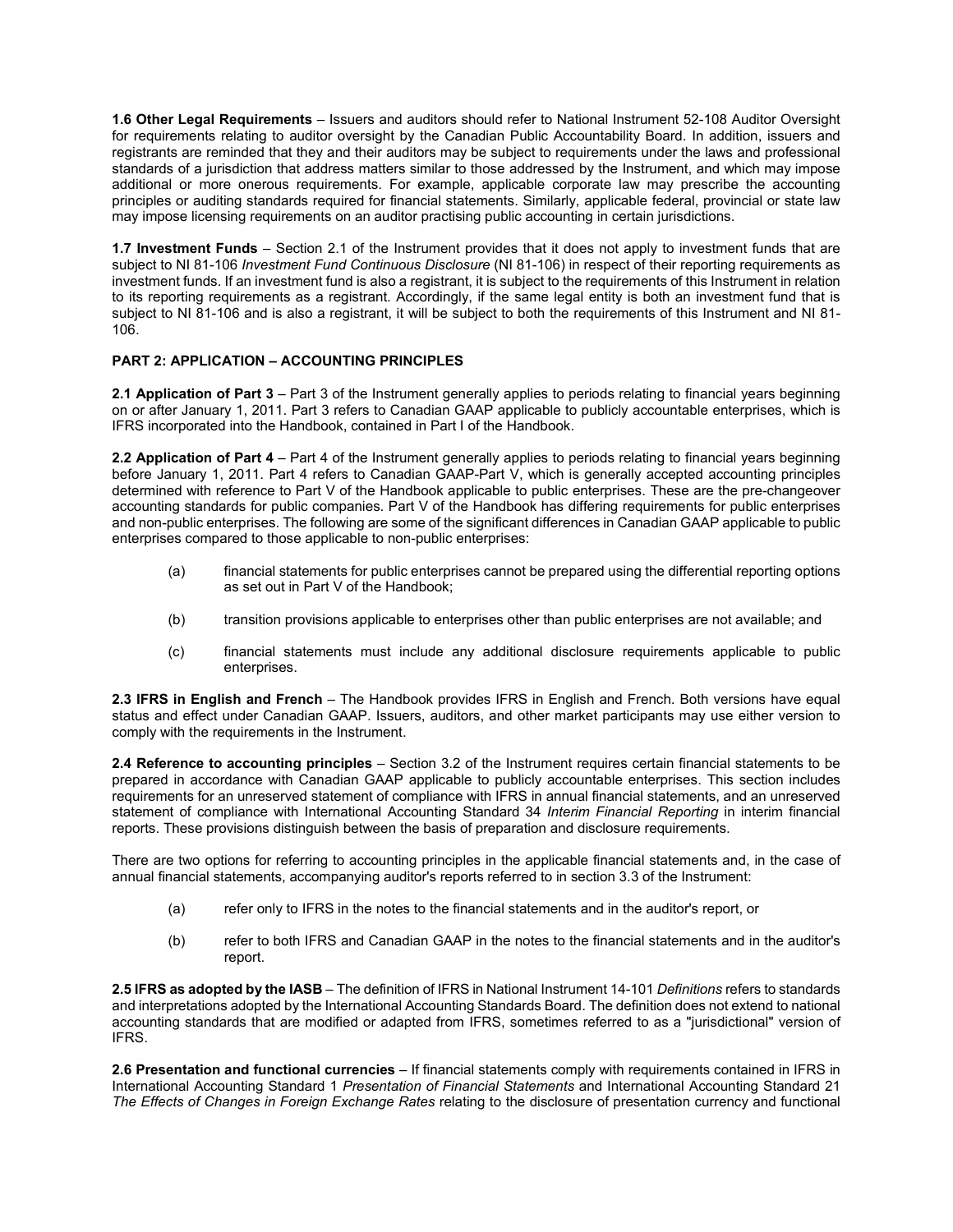currency, then they will comply with section 3.5 of the Instrument.

**2.7 Registrants' financial statements and interim financial information** – Subsections 3.2(3) and (4) and paragraphs 3.15(a) and (b) of the Instrument mandate accounting for any investments in subsidiaries, jointly controlled entities and associates as specified for separate financial statements in International Accounting Standard 27 *Consolidated and Separate Financial Statements* (IAS 27). Separate financial statements are sometimes referred to as non-consolidated financial statements. These requirements apply regardless of whether a registrant meets the criteria set out in IAS 27 for not presenting consolidated financial statements. Paragraph 3.2(3)(b) also requires a registrant's annual financial statements to describe the financial reporting framework used to prepare the financial statements. The description should refer to the requirement to account for any investments in subsidiaries, jointly controlled entities and associates as specified for separate financial statements in IAS 27, even if the registrant does not have these types of investments. In addition, if annual financial statements for a year beginning in 2011 are prepared using the financial reporting framework permitted by subsection 3.2(4), the description of the framework should explain the lack of comparatives and the date of transition, as specified in paragraphs 3.2(4)(b) and (c).

The financial reporting frameworks prescribed by subsections 3.2(3) and (4) are Canadian GAAP applicable to publicly accountable enterprises with specified differences. Although these frameworks differ in specified ways from IFRS, the exceptions and exemptions included as Appendices in IFRS 1 *First-time Adoption of International Financial Reporting Standards* (IFRS 1) would be relevant for determining an opening statement of financial position at the date of transition to the financial reporting framework prescribed in subsection 3.2(3) or (4).

Subparagraph 3.3(1)(a)(iii) requires an auditor's report in the form specified by Canadian GAAS for an audit of financial statements prepared in accordance with a fair presentation framework. The financial reporting frameworks prescribed by subsections 3.2(3) and (4) are fair presentation frameworks.

Subsection 3.2(4) of the Instrument allows a registrant to file financial statements and interim financial information for periods relating to a financial year beginning in 2011 that exclude comparative information relating to the preceding year and to use a date of transition to the financial reporting framework that is the first day of the financial year beginning in 2011. When such a registrant prepares the comparative information for financial statements and interim financial information for periods relating to a financial year beginning in 2012, the registrant should consider whether it must adjust the comparative information in order to comply with subsection 3.2(3). Adjustments may be necessary if a registrant changes one or more accounting policies for its year beginning in 2012 compared to its year beginning in 2011.

**2.8 Use of different accounting principles** – Subsection 3.2(5) of the Instrument requires financial statements to be prepared in accordance with the same accounting principles for all periods presented in the financial statements.

An issuer that is required to file, or include in a document that is filed, financial statements for three years can, except in the situation discussed in section 2.9 of this Companion Policy, choose to present two sets of financial statements. For example, if the earliest of the three financial years relates to a financial year beginning before January 1, 2010, the issuer should provide one set of financial statements that presents information for the most recent two years using the accounting principles in Part 3 of the Instrument and one set of financial statements that either:

- (a) presents information for a third and fourth year using the accounting principles in Part 4, or
- (b) presents information for a second and third year using the accounting principles in Part 4.

Note that under option (a), a fourth year not otherwise required would be included to satisfy the requirement in the issuer's GAAP for comparative financial statements. Under option (b), information for a second year would be presented in both sets of financial statements. This second year would be included in the most recent set of financial statements using accounting principles in Part 3 of the Instrument and also in the earliest set of financial statements using accounting principles in Part 4 of the Instrument.

If the accounting principles used for the earliest of the three financial years and the most recent two years differ, but both are acceptable in Part 3 of the Instrument, presentation of information for the earliest year would be similar to the example described above.

**2.9 Date of transition to IFRS if financial statements include a transition year of less than nine months** – Subsection 4.8(6) of NI 51-102 states that if a transition year is less than nine months in length, the reporting issuer must include comparative financial information for the transition year and old financial year in its financial statements for its new financial year. Similarly, subsection 32.2(4) in Form 41-101F1 states that if an issuer changed its financial year end during any of the financial years referred to in section 32.2 and the transition year is less than nine months,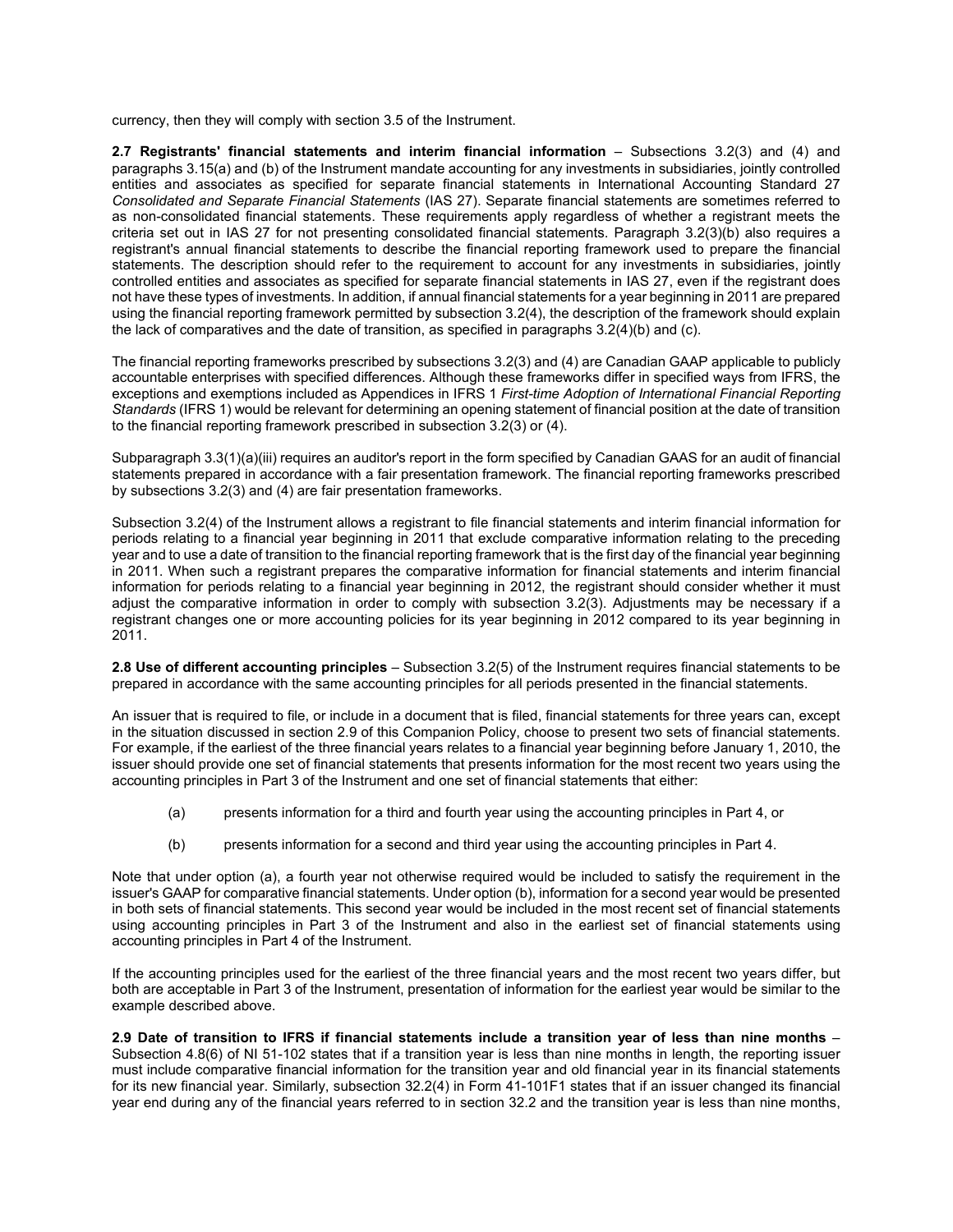the transition year is deemed not to be a financial year for purposes of the requirement to provide financial statements for a specified number of financial years in section 32.2.

If an issuer's first set of annual financial statements with an unreserved statement of compliance with IFRS includes comparatives for both a transition year of less than nine months and the old financial year, the date of transition to IFRS should be the first day of the old financial year. Since subsection 3.2(5) of the Instrument requires financial statements to be prepared in accordance with the same accounting principles for all periods presented in the financial statements, a date of transition to IFRS using the first day of the transition year would not be appropriate.

**2.10 Acceptable Accounting Principles** – Readers are likely to assume that financial information disclosed in a news release is prepared on a basis consistent with the accounting principles used to prepare the issuer's most recently filed financial statements. To avoid misleading readers, an issuer should alert readers if financial information in a news release is prepared using accounting principles that differ from those used to prepare an issuer's most recently filed financial statements or includes financial measures that are subject to National Instrument 52-112 *Non-GAAP and Other Financial Measures Disclosure*.

**2.11 Financial statements for a reverse takeover or capital pool company acquisition** – Subsection 8.1(2) of NI 51-102 states that Part 8 of that rule does not apply to a transaction that is a reverse takeover. Similarly, subsection 35.1(1) in Form 41-101F1 indicates that item 35 of that Form does not apply to a completed or proposed transaction that was or will be accounted for as a reverse takeover. Therefore, if a document includes financial statements for a reverse takeover acquirer, as defined in NI 51-102, for a period prior to completion of the reverse takeover, section 3.11 of the Instrument does not apply to the financial statements. Such financial statements must comply with section 3.2, 3.7, 3.9, 4.2, 4.7 or 4.9 of the Instrument as applicable.

Paragraph 32.1(b) of Form 41-101F1 indicates that financial statements of an issuer required under Item 32 of that Form include the financial statements of a business acquired or business proposed to be acquired by the issuer if a reasonable investor would regard the primary business of the issuer upon completion of the acquisition to be the acquired business or business proposed to be acquired. Consistent with this provision, if a capital pool company acquires or proposes to acquire a business, regardless of whether or not the transaction will be accounted for as a reverse takeover, financial statements for the acquired business or business proposed to be acquired must comply with section 3.2, 3.7, 3.9, 4.2, 4.7 or 4.9 of the Instrument as applicable.

**2.12 Acquisition statements prepared using Canadian GAAP applicable to private enterprises** - Paragraph 3.11(1)(f) of the Instrument permits acquisition statements to be prepared using Canadian GAAP applicable to private enterprises, which is Canadian accounting standards for private enterprises in Part II of the Handbook.

**2.13 Conditions for acquisition statements prepared using Canadian GAAP applicable to private enterprises** – Paragraph 3.11(1)(f) of the Instrument specifies certain conditions for the use of Canadian GAAP applicable to private enterprises. One of these conditions, in subparagraph  $3.11(1)(f)(ii)$ , is that financial statements for the business were not previously prepared in accordance with any of the accounting principles specified in paragraphs 3.11(1)(a) through (e) for the periods presented in the acquisition statements. Paragraph 3.11(1)(a) refers to Canadian GAAP applicable to publicly accountable enterprises, which is IFRS incorporated into the Handbook contained in Part I of the Handbook. The condition in subparagraph 3.11(1)(f)(ii) does not preclude Canadian GAAP – Part V, as defined in section 4.1 of the Instrument.

**2.14 Acquisition statements prepared using Canadian GAAP applicable to private enterprises that include a reconciliation to the issuer's GAAP** – If acquisition statements included in a document filed by an issuer that is not a venture issuer and not an IPO venture issuer are prepared using Canadian GAAP applicable to private enterprises, the reconciliation requirement in subparagraph 3.11(1)(f)(iv) applies.

For each difference presented in the quantified reconciliation that relates to measurement, clause  $3.11(1)(f)(iv)(C)$ requires disclosure and discussion of the material inputs or assumptions underlying the measurement of the relevant amount computed in accordance with the issuer's GAAP, consistent with the disclosure requirements of the issuer's GAAP. If the relevant amount was measured using a valuation technique, disclose the valuation technique, and disclose and discuss the inputs used. If changing one or more of the inputs to reasonably possible alternative assumptions would change the measurement significantly, a discussion of that fact and the effect of the changes on the measurement would facilitate readers' understanding of the measurement.

Clause 3.11(1)(f)(iv)(C) does not require disclosure and discussion of all the disclosure elements identified in the issuer's GAAP that relate to a difference presented in the reconciliation. As well, the clause does not require disclosure of information not required by the issuer's GAAP.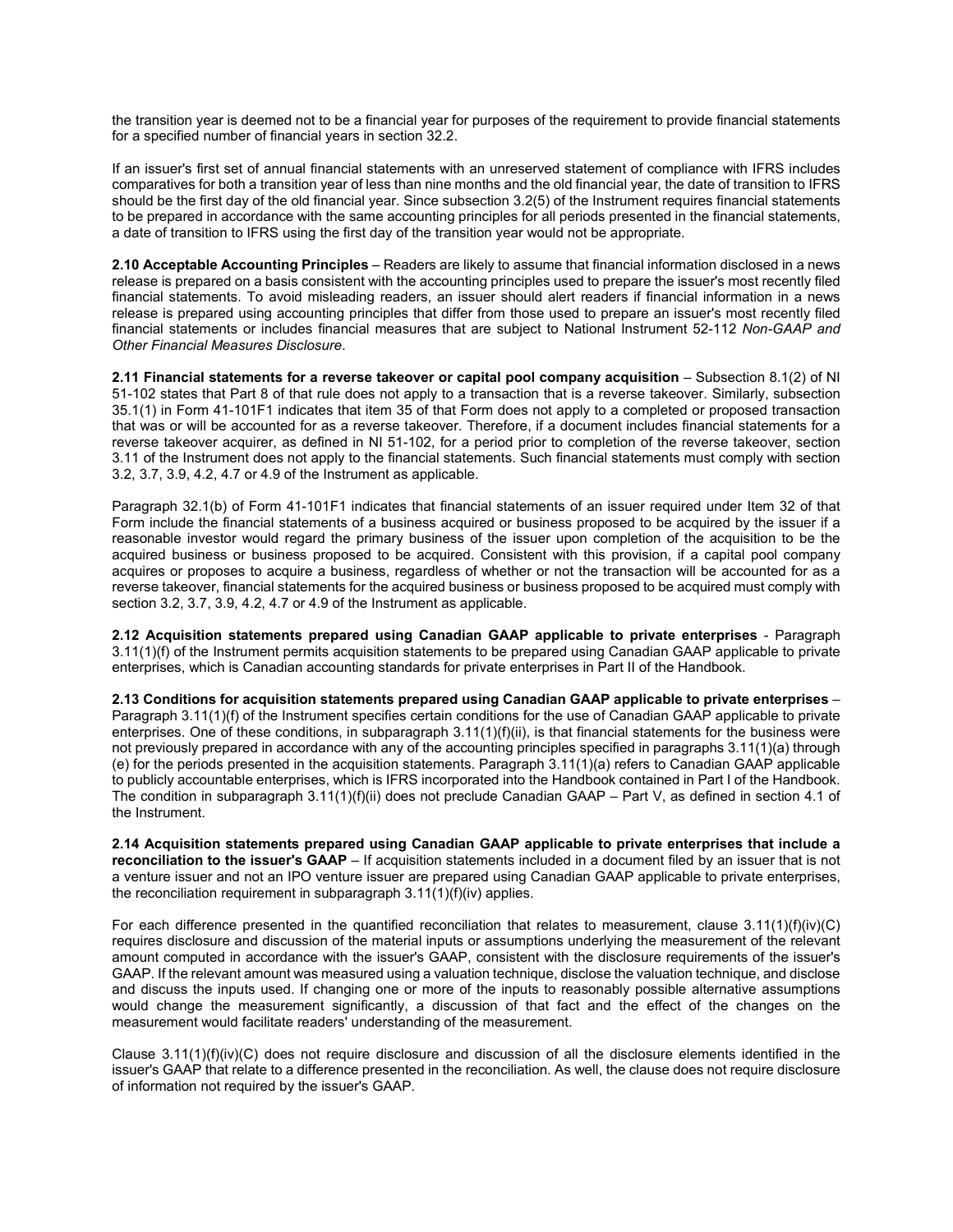As an example of the disclosure required by clause  $3.11(1)(f)(iv)(C)$ , if the issuer's GAAP is IFRS and the relevant amount is share based payments measured using an option pricing model, disclose the option pricing model used and the inputs used in the model (i.e., weighted average share price, exercise price, expected volatility, option life, expected dividends, risk-free interest rate and any other inputs to the model). Also, discuss how expected volatility was determined and how any other features of the option grant (e.g., market condition) were incorporated into the measurement of the relevant amount.

If acquisition statements are carve-out statements prepared in accordance with Canadian GAAP for private enterprises, as discussed in section 2.18 of this Companion Policy, subparagraph 3.11(6)(d)(iii) requires reconciliation information for non-venture issuers similar to that required by subparagraph 3.11(1)(f)(iv). The above guidance on subparagraph  $3.11(1)(f)(iv)$  also applies to subparagraph  $3.11(6)(d)(iii)$ .

**2.15 Acquisition statements prepared using Canadian GAAP applicable to private enterprises that include a reconciliation to IFRS** – If the reconciliation requirement in subparagraph 3.11(1)(f)(iv) applies, and the issuer's GAAP requires the annual financial statements to include an explicit and unreserved statement of compliance with IFRS, the reconciliation information in annual and interim acquisition statements must address material differences between Canadian GAAP applicable to private enterprises and IFRS that relate to recognition, measurement and presentation.

Consistent with IFRS requirements, for the purpose of preparing the reconciliation information required by subparagraph 3.11(1)(f)(iv), the date of transition to IFRS would be the first day of the earliest period for which comparative information is presented in the annual acquisition statements. For example, if annual acquisition statements present information for the most recently completed financial year and the comparative year, the date of transition to IFRS would be the first day of the comparative year.

Also consistent with IFRS, for the purpose of preparing the reconciliation, IFRS 1 would be applied to determine the opening IFRS statement of financial position at the date of transition to IFRS. The exceptions and exemptions included as Appendices in IFRS 1 would be relevant for determining the entity's statement of financial position at the date of transition to IFRS.

The opening IFRS statement of financial position is the starting point for identifying material differences from Canadian GAAP applicable to private enterprises. Although an opening IFRS statement of financial position must be prepared in order to prepare the information required by subparagraph 3.11(1)(f)(iv), that subparagraph does not require disclosure of the opening IFRS statement of financial position. Similarly, that subparagraph does not require disclosure of differences relating to equity as at the date of transition to IFRS.

As discussed in section 2.14 of this Companion Policy, clause 3.11(1)(f)(iv)(C) does not require disclosure and discussion of all the disclosure elements identified in the issuer's GAAP that relate to a difference presented in the reconciliation. Therefore, it would be inappropriate to include an explicit and unreserved statement of compliance with IFRS in acquisition statements that include reconciliation information for material differences between Canadian GAAP applicable to private enterprises and IFRS.

**2.16 Acquisition statements prepared using Canadian GAAP applicable to private enterprises that do not include a reconciliation to the issuer's GAAP** – If acquisition statements included in a document filed by a venture issuer or IPO venture issuer are prepared using Canadian GAAP applicable to private enterprises, the reconciliation requirements in subparagraph 3.11(1)(f)(iv) do not apply. However, subsection 3.14(1) requires pro forma financial statements to be prepared using accounting policies that are permitted by the issuer's GAAP and would apply to the information presented in the pro forma financial statements if that information were included in the issuer's financial statements for the same time. Companion Policy 51-102CP *Continuous Disclosure Obligations* provides further guidance on preparation of pro forma financial statements in this circumstance.

**2.17 Acquisition statements that are an operating statement** – Subsection 3.11(5) requires the line items in an operating statement to be prepared in accordance with accounting policies that comply with the accounting policies permitted by one of Canadian GAAP applicable to publicly accountable enterprises, IFRS, U.S. GAAP, or Canadian GAAP applicable to private enterprises. For the purpose of preparing the operating statement, the exceptions and exemptions included as Appendices in IFRS 1 would be relevant for determining the opening statement of financial position at the date of transition to IFRS.

**2.18 Acquisition statements that are carve-out financial statements** – Subsection 3.11(6) specifies the financial reporting framework required for acquisition statements that are based on information from the financial records of another entity whose operations included the acquired business or the business to be acquired, and there are no separate financial records for the business. Such financial statements are commonly referred to as "carve-out" financial statements. Subsection 3.11(6) requires carve-out financial statements to be prepared in accordance with one of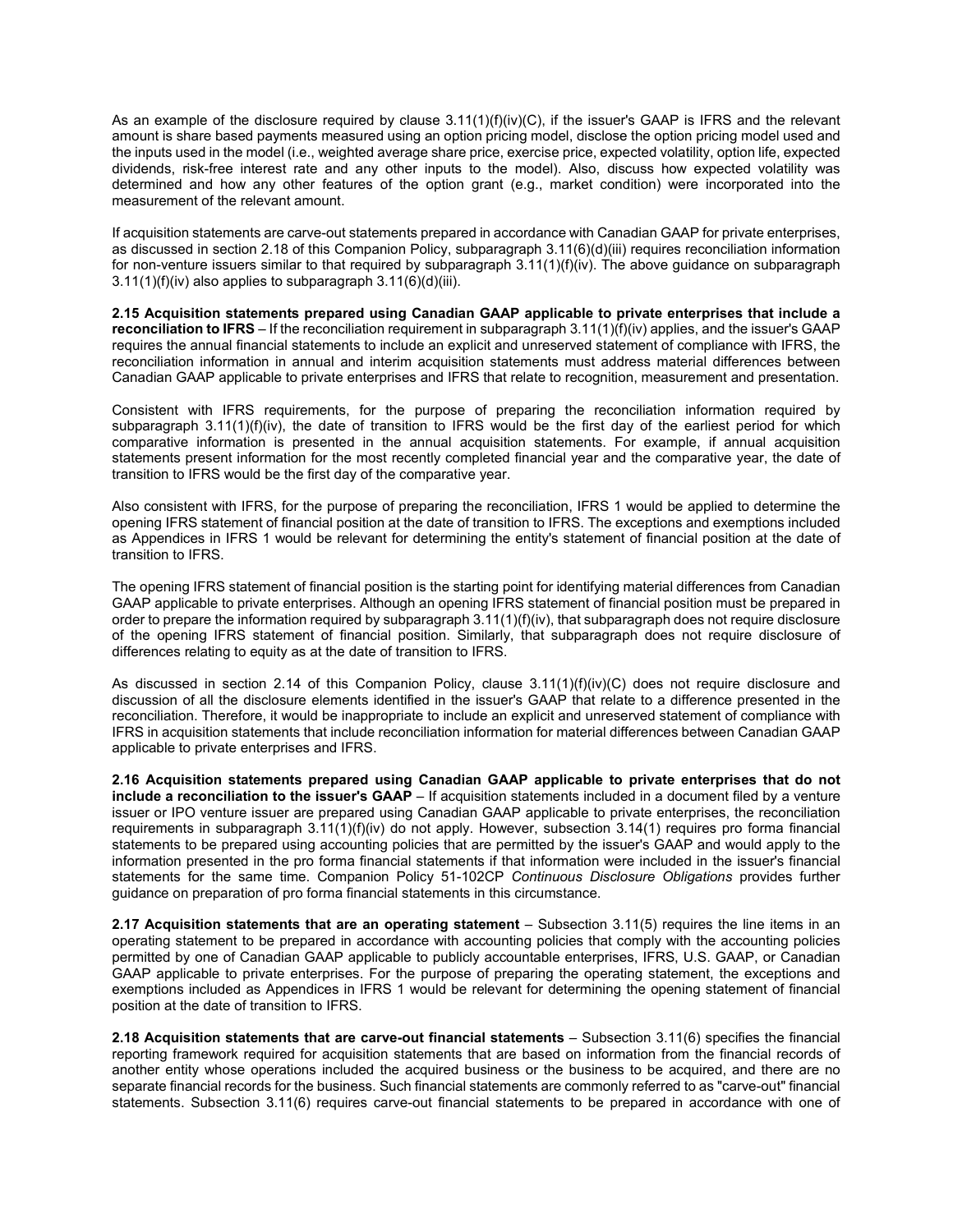Canadian GAAP applicable to publicly accountable enterprises, IFRS, U.S. GAAP, or Canadian GAAP applicable to private enterprises, and in each case include specified line items. For carve-out financial statements prepared in accordance with Canadian GAAP applicable to publicly accountable enterprises or IFRS, the exceptions and exemptions included as Appendices in IFRS 1 would be relevant for determining the opening statement of financial position at the date of transition to IFRS.

**2.19 Preparation of pro forma financial statements when there is a change in accounting principles** – Subsection 3.14(1) requires pro forma financial statements to be prepared using accounting policies that are permitted by the issuer's GAAP and would apply to the information presented in the pro forma financial statements if that information were included in the issuer's financial statement for the same period as that of the pro forma financial statements. If the accounting principles used to prepare an issuer's most recent annual financial statements differ from the accounting principles used to prepare the issuer's interim financial report for a subsequent period, subsection 3.14(3) provides an issuer the option of preparing its annual pro forma income statement using accounting policies that are permitted by the accounting principles used to prepare the interim financial report and would apply to the information presented in the pro forma income statement if that information were included in the interim financial report. In this case, the annual pro forma income statement should include adjustments to the amounts reported in the issuer's most recent statement of comprehensive income in order to restate the amounts on the basis of the accounting principles used to prepare the issuer's interim financial report. The pro forma income statement should present such adjustments separate from other adjustments relating to significant acquisitions.

If an issuer does not use the option provided by subsection 3.14(3), in order to avoid confusion, it would be appropriate to present the issuer's annual and interim pro forma financial statements as separate sets of pro forma financial statements.

**2.20 Reconciliation requirements for an SEC issuer** – If financial statements of an SEC issuer, other than acquisition statements, filed with or delivered to a securities regulatory authority or regulator are

- (a) for a financial year beginning before January 1, 2011,
- (b) prepared in accordance with U.S. GAAP, and
- (c) the SEC issuer previously filed or included in a prospectus financial statements prepared in accordance with Canadian GAAP – Part V,

then subsection 4.7(1) applies. Subsection 4.7(1) requires the notes of the first two sets of the SEC issuer's annual financial statements, and interim financial report during those first two years, to provide reconciling information between Canadian GAAP – Part V and U.S. GAAP that complies with subparagraphs  $4.7(1)(a)(i)$  to (iii).

If an SEC issuer's second set of annual financial statements after a change in accounting principles is for a financial year beginning after January 1, 2011, the reconciliation requirements in subsection 4.7(1) no longer apply. Financial statements for a financial year beginning after January 1, 2011 are required to be prepared in accordance with Part 3 of the Instrument, which does not include any reconciliation requirements when an SEC issuer changes its accounting principles.

## **PART 3: APPLICATION – AUDITING STANDARDS**

**3.1 Auditor's Expertise** – The securities legislation in most jurisdictions prohibits a regulator or securities regulatory authority from issuing a receipt for a prospectus if it appears to the regulator or securities regulatory authority that a person or company who has prepared any part of the prospectus or is named as having prepared or certified a report used in connection with a prospectus is not acceptable.

**3.2 Canadian Auditors for Canadian GAAP and GAAS Financial Statements** – A Canadian auditor is a person or company that is authorized to sign an auditor's report by the laws, and that meets the professional standards, of a jurisdiction of Canada. We would normally expect issuers and registrants incorporated or organized under the laws of Canada or a jurisdiction of Canada, and any other issuer or registrant that is not a foreign issuer nor a foreign registrant, to engage a Canadian auditor to audit the issuer's or registrant's financial statements if those statements are prepared in accordance with Canadian GAAP applicable to publicly accountable enterprises and will be audited in accordance with Canadian GAAS unless a valid business reason exists to use a non-Canadian auditor. A valid business reason would include a situation where the principal operations of the company and the essential books and records required for the audit are located outside of Canada.

**3.3 Auditor Oversight** – In addition to the requirements in sections 3.4 and 4.4 of the Instrument, National Instrument